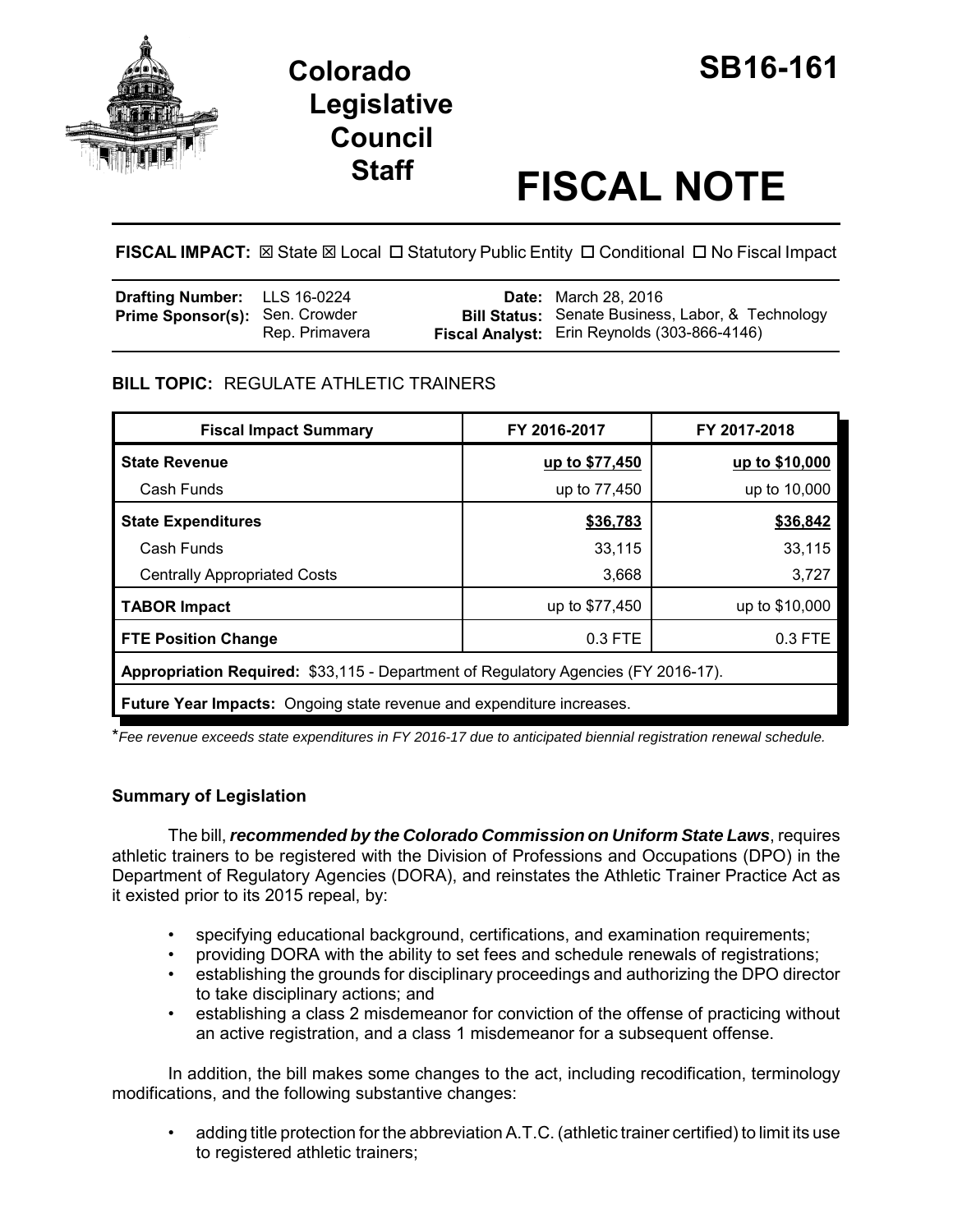March 28, 2016

- requiring evidence of current national certification at registration and, if required by the DPO director, at renewal; and
- adding as grounds for discipline the failure of an athletic trainer to practice pursuant to the direction of a Colorado-licensed or otherwise lawfully practicing health care professional and the failure to practice in a manner that meets generally accepted standards of athletic training practice.

The bill repeals September 1, 2026, following a sunset review.

#### **Background**

*Athletic trainers.* Athletic trainers provide health care to athletes who are physically active as part of various organizations and activities. Common services include educating athletes about avoiding injuries, providing emergency care during sporting events, and applying devices such as tape and braces for joint stability.

*Legislative history of athletic trainer regulation.* Senate Bill 09-026 created a registration program for athletic trainers in DORA. The program was not renewed July 1, 2015, following a sunset review. State agencies are appropriated funds to wind up the affairs of an expiring program for 12 months following the repeal date. While the program is still in existence through June 30, 2016, no new registrations or renewals occurred in FY 2015-16.

*Colorado Commission on Uniform State Laws.* The Colorado Commission on Uniform State Laws is charged with working with the national Uniform Law Commission (ULC) to promote uniformity in state laws where uniformity may be deemed desirable and practicable. This is achieved by developing proposed uniform legislation through the ULC that can be adopted by the various state legislatures. Colorado's commissioners are required to be attorneys admitted to practice law in Colorado. Members include six attorneys appointed or reappointed by joint resolution of the General Assembly; any Colorado citizen who is elected as a life member of the ULC (after twenty years of membership); and the Director of the Office of Legislative Legal Services, or the Director's designee. The Office of Legislative Legal Services provides assistance to the legislative members of the Colorado Commission in their efforts to enact legislation regarding uniform acts.

#### **Comparable Crime**

Pursuant to Section 2-2-322 (2.5), C.R.S., Legislative Council Staff is required to include certain information in the fiscal note for any bill that creates a new crime, changes the classification of an existing crime, or changes an element of the existing crime that creates a new factual basis for the offense. Under current law, unregistered athletic trainer practice is a class 2 misdemeanor for the first offense, and a class 1 misdemeanor for a second or any subsequent offense. In the past three years, there have been no convictions under the Athletic Trainer Practice Act.

#### **State Revenue**

The bill will increase state revenue from fees and fines by up to \$77,450 in FY 2016-17 and \$10,000 in FY 2018-19 in DORA and the Judicial Department. These revenue increases are discussed below.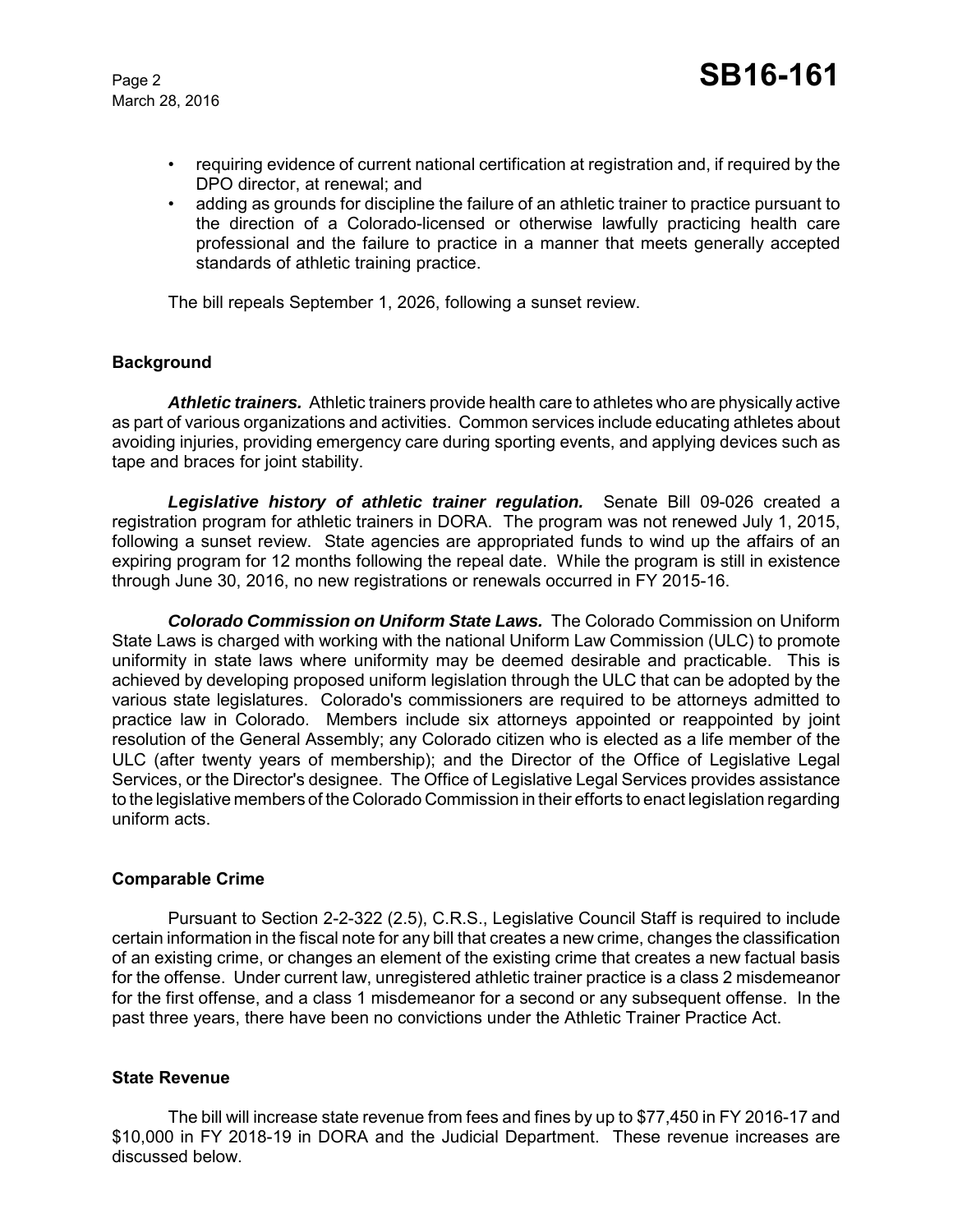*Fee impact on athletic trainers.* By reinstating the regulation of athletic trainers in DORA, the bill will increase fee revenue to the DPO Cash Fund by an estimated \$72,450 in FY 2016-17 and \$5,000 in FY 2017-18. State law requires legislative service agency review of measures which create or increase any fee collected by a state agency. Fee amounts are based on fees formerly assessed for the registration program, which is currently set to repeal on June 30, 2016. Accordingly, no new registrations or renewals occurred in FY 2015-16. As of June 30, 2015, there were 710 registered athletic trainers in Colorado, with 500 of those registrants scheduled to renew in FY 2015-16, according to the program's two-year renewal cycle. The fiscal note assumes the entire existing population will be treated as renewals in FY 2016-17. In addition, approximately 50 new registrations are expected each year. The fee amounts displayed in Table 1 are estimates only; actual fee calculations are set administratively by the DORA based on the cash fund balance, estimated program costs, and the estimated number of registrations.

| Table 1. Fee Impact on Athletic Trainers Under SB16-161 |                     |                        |                         |  |  |  |
|---------------------------------------------------------|---------------------|------------------------|-------------------------|--|--|--|
| <b>Type of Fee</b>                                      | <b>Proposed Fee</b> | <b>Number Affected</b> | <b>Total Fee Impact</b> |  |  |  |
| FY 2016-17                                              |                     |                        |                         |  |  |  |
| New registrations                                       | \$100               | 50                     | \$5,000                 |  |  |  |
| <b>Registration renewals</b>                            | \$95                | 710                    | \$67,450                |  |  |  |
| <b>FY 2016-17 TOTAL</b>                                 |                     | 760                    | \$72,450                |  |  |  |
| FY 2017-18                                              |                     |                        |                         |  |  |  |
| New registrations                                       | \$100               | 50                     | \$5,000                 |  |  |  |
| <b>Registration renewals</b>                            | \$95                | 0                      |                         |  |  |  |
| <b>FY 2017-18 TOTAL</b>                                 |                     | 50                     | \$5,000                 |  |  |  |

*Judicial Department.* State revenue from fines collected by the Judicial Department is also anticipated to increase by less than \$5,000 per year, credited to the Fines Collection Cash Fund. The penalty for a class 2 misdemeanor is a fine penalty of \$250 to \$1,000, 3 to 12 months in jail, or both. The penalty for a class 1 misdemeanor is a fine penalty of \$500 to \$5,000, 6 to 18 months in jail, or both. Because the courts have the discretion of incarceration, imposing a fine, or both, the precise impact to state revenue cannot be determined. However, based on no violations of unregistered athletic trainers in three previous years, the fiscal note assumes that any revenue generated is likely to be less than \$5,000. Probation revenue from misdemeanor convictions may also increase by \$50 per month per person sentenced to probation under the bill.

# **TABOR Impact**

This bill increases state revenue from fees, which will increase the amount of money required to be refunded under TABOR. TABOR refunds are paid out of the General Fund.

# **State Expenditures**

The bill increases cash fund expenditures in DORA by \$36,783 in FY 2016-17 and \$36,842 in FY 2017-18, paid from the DPO Cash Fund, as shown in Table 2 and discussed below.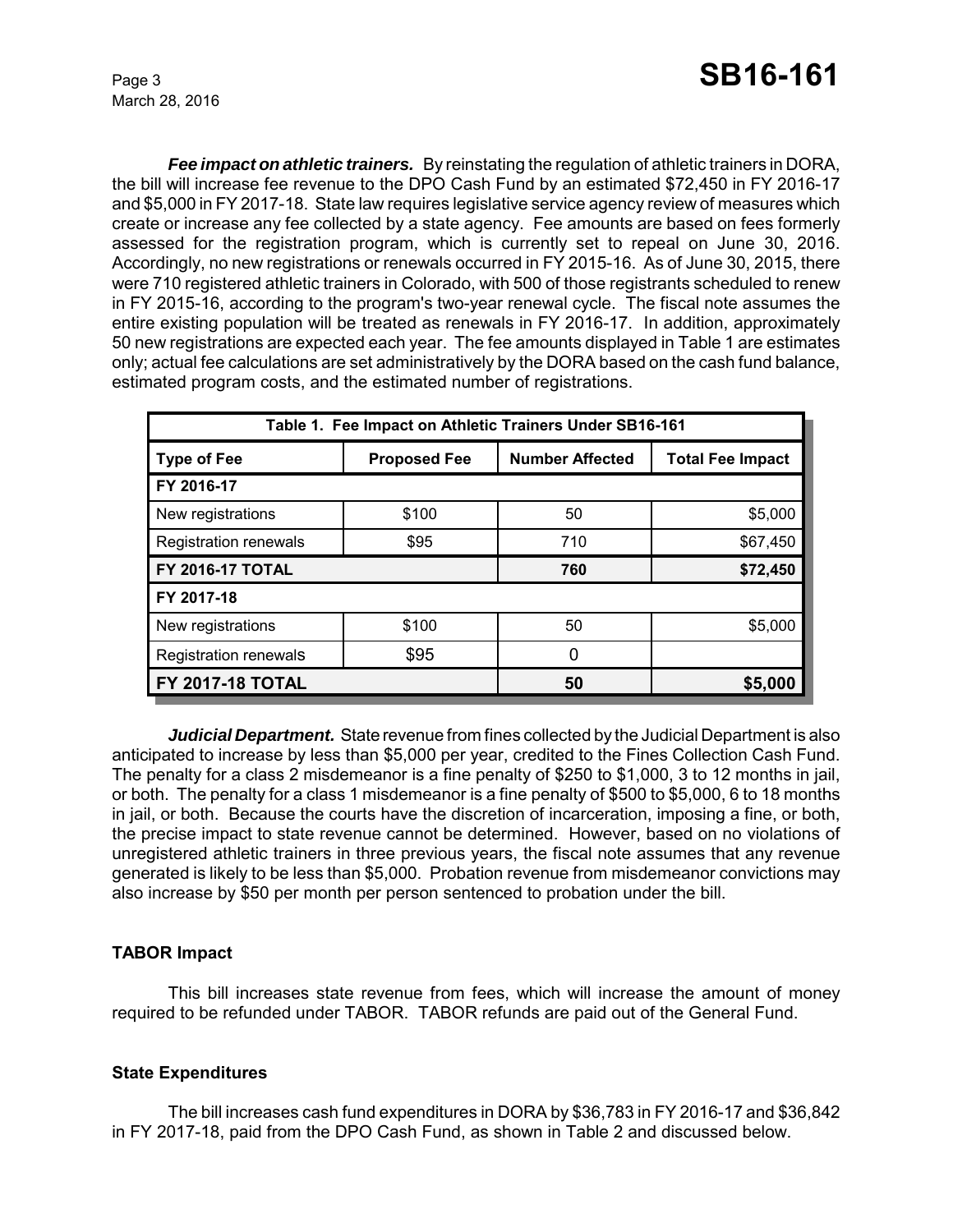March 28, 2016

| Table 2. Expenditures Under SB16-161 |            |            |  |  |  |
|--------------------------------------|------------|------------|--|--|--|
| <b>Cost Components</b>               | FY 2015-16 | FY 2016-17 |  |  |  |
| <b>Personal Services</b>             | \$14,778   | \$14,778   |  |  |  |
| <b>FTE</b>                           | $0.3$ FTE  | 0.3 FTE    |  |  |  |
| <b>Operating Expenses</b>            | 285        | 285        |  |  |  |
| <b>Legal Services</b>                | 18,052     | 18,052     |  |  |  |
| Centrally Appropriated Costs*        | 3,668      | 3,727      |  |  |  |
| <b>TOTAL</b>                         | \$36,783   | \$36,842   |  |  |  |

*\* Centrally appropriated costs are not included in the bill's appropriation.*

*Registration program costs.* By reinstating the athletic trainer registration program, the bill increases expenditures in the DPO to operate the Office of Athletic Trainer Registration. These costs include personal services, operating expenses, and legal services provided by the Department of Law, as shown in Table 2 above. Legal services costs assume annual counsel and adjudication of three cases per year.

*Judicial Department.* The bill may impact the trial court in the following ways. The reinstatement of two misdemeanor offenses may increase criminal filings. Probation services in the Judicial Department may also experience a minimal increase in workload to supervise convicted offenders. Based on no violations of unregistered athletic trainers in three previous years, workload increases are expected to be minimal and will not require additional appropriations.

*Centrally appropriated costs.* Pursuant to a Joint Budget Committee policy, certain costs associated with this bill are addressed through the annual budget process and centrally appropriated in the Long Bill or supplemental appropriations bills, rather than in this bill. The centrally appropriated costs subject to this policy are estimated in the fiscal note for informational purposes and summarized in Table 3.

| Table 3. Centrally Appropriated Costs Under SB16-161                 |            |            |  |  |  |
|----------------------------------------------------------------------|------------|------------|--|--|--|
| <b>Cost Components</b>                                               | FY 2016-17 | FY 2017-18 |  |  |  |
| Employee Insurance (Health, Life, Dental, and Short-term Disability) | \$2.403    | \$2,403    |  |  |  |
| Supplemental Employee Retirement Payments                            | 1.265      | 1,324      |  |  |  |
| <b>TOTAL</b>                                                         | \$3,668    | \$3,727    |  |  |  |

# **Local Government Impact**

This bill will affect local governments in several ways, as discussed below.

*Misdemeanor offenses in county courts.* The bill may increase workload for district attorneys to prosecute any new offenses. To the extent that this bill increases misdemeanor convictions and offenders are sentenced to jail, costs will increase. Because the courts have the discretion of incarceration or imposing a fine, the precise impact at the local level cannot be determined. The cost to house an offender in county jails varies from about \$53 to \$114 per day. For the current fiscal year, the state reimburses county jails at a daily rate of \$52.74 to house state inmates. It is assumed that the impact on county courts will be minimal.